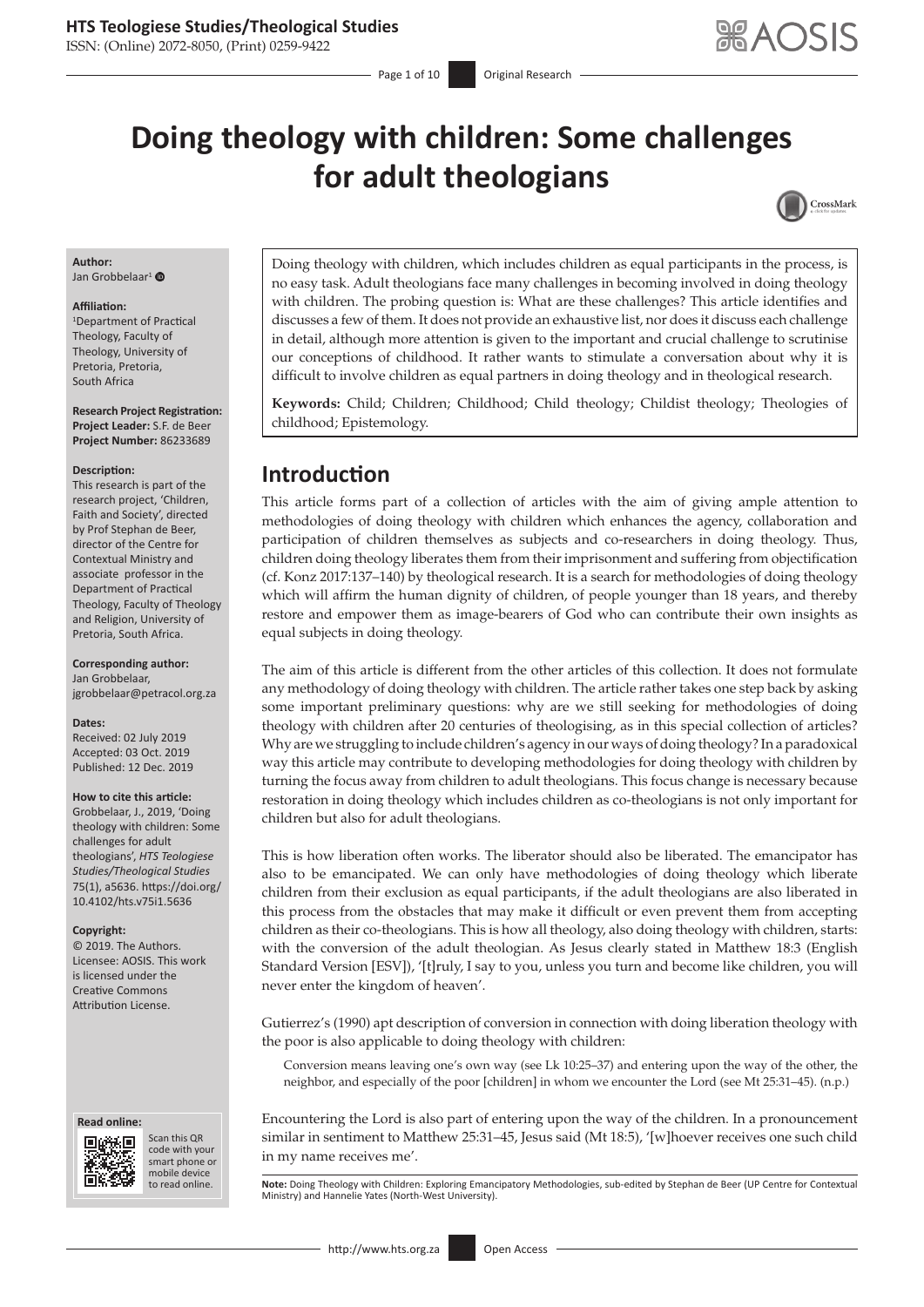Doing theology with children is a profound theological activity, it is encountering God. It is playing 'host to God himself [*sic*]' (Nolland 1993:521). This hosting of God through children never leaves your life untouched. Therefore, the implementation of child inclusive methodologies of doing theology is a reciprocal process: it brings liberation for both children and adult theologians. Berryman (2013) stressed the benefits of this reciprocal process, stating the following:

[*T*]heologizing with children is conceived of as a spiritual practice for the *mutual* benefit of both the children and adults involved. The benefit for adults is that being in touch with children benefits their spiritual maturity, as Jesus observed. The benefit for the children is that when adults understand better about 'becoming like a child' they are better able to mentor children, which in turn helps the children to be more fully themselves, which in turn again helps make them better mentors to adults. (Loc. 4295–4296)

Surely, this mutual process of doing theology does not come easy. There are multiple reasons why adult theologians may struggle to involve children as subjects in doing theology. Some of the challenges that adult theologians face in doing theology with children as their co-participants are now identified and discussed.

# **The challenge of relating children and theology with each other**

One of the challenges that adult theologians confront is how to relate children and theology with each other. It seems that for many years there was almost no relationship between these two domains. One reason for this situation comes to the fore in Hendrick's (1992:1) statement that exactly as women 'have been "hidden from history", so children have been "kept from history"' and '[p]rior to the 1970s very little had been written about either children as people or childhood as a condition...' The same situation existed in almost all theological disciplines. Except in pastoral counselling and religious/Christian education, the topic of children was mostly marginalised in theological and religious research (cf. Bunge 2001:3–4, 2006:551, 2008:xv, 2012:4; Cooey 2010; DeVries 2001:162; Grobbelaar 2016a:11–12; Miller-McLemore 2003:xxii).

Under the influence of especially female voices such as Marcia Bunge, Danna Fewell, Bonnie Miller-McLemore, Joyce Mercer, Kristin Herzog, Sharon Betsworth, Judith Parker and Laurel Koepf Taylor, more interest in theological studies regarding children developed since the beginning of the 21st century. Over the last decade serious theological research about children and childhood has accelerated, especially amongst biblical scholars, to such a degree that Parker (2019:130) expressed the opinion that '[t]he study of children in the Hebrew Bible has come of age'. The growth in this academic field already necessitates the development and acceptance of shared language, especially the adoption of a single nomenclature that will help scholars to clearly express the nature and characteristics of their work. In this regard Parker (2019; cf. Betsworth & Parker 2019:2–3;

Elkins & Parker 2016:422–433; Garroway 2018:1–6) made a strong case for accepting 'childist' as the term for research in the biblical sciences intentionally focussing on children. 'At its core, childist theory addresses issues raised by its elder hermeneutic: feminist theory. Like feminist theory, it seeks to assign a voice to the silent other' (Garroway 2018:3).

Children and theology are related with each other in more ways than in the expression childist theology (cf. Grobbelaar 2016b:51–91). According to Bunge (2006:569–570), these two words can be combined in the following ways:

- child theologies
- theologies of childhood
- theologies for children
- children's theology.

Iversen, Mitchell and Pollard (2009:11) even add concepts such as 'Theologizing with Children', 'Philosophizing with Children' and 'Philosophy for Children'. It is not always easy to differentiate between these concepts. Although according to Iversen et al. (2009):

[*I*]t is often nothing much more than a matter of labelling, there are indeed some important differences in focus. What all share, however, is awe at the way children deal with the questions posed by existence. (p. 11)

In child theologies, 'children become the hermeneutical lens through which you explore God and God's way of doing things to come to a better understanding of God and God's kingdom' (Grobbelaar 2016b:72). In childist theology, the main focus is the interpretation of Biblical texts in a childcentred way, whilst child theology, in contrast, explores the whole field of theology and all the practices of the church and the Christian life through children as the hermeneutical lens (Bunge 2016:98; Grobbelaar 2016b:72). Theologies of childhood differ from the aforementioned concepts in that its task is 'to provide sophisticated understandings of children and childhood and our obligations to children themselves' (Bunge 2016:97). It may also be described as theological anthropologies of children. The concept theologies for children refers to a form of theology prescribed for children, for example in catechesis (Bunge 2006:570). Children's theology refers to the content of children's own theology (Bunge 2006:570). The concepts of theologising and philosophising with children want to recognise the aspect of equal and mutual meaningful interaction of children and adults in this process. Theologising with children is an established concept, especially in Germany, primarily used in religious education to enhance 'a hermeneutics of active acquisition rather than transmittal' (Zimmermann 2015:1). In doing theology with children, all adult theologians are challenged not to confuse all these nuances of relating children and theology with each other, but rather to develop a clear understanding of what exactly is the focus and/or goal is of doing their theology with children. In this article theologising with children is used in broader sense than in religious education. Here it is used to describe any theological interaction or conversation between adults and children,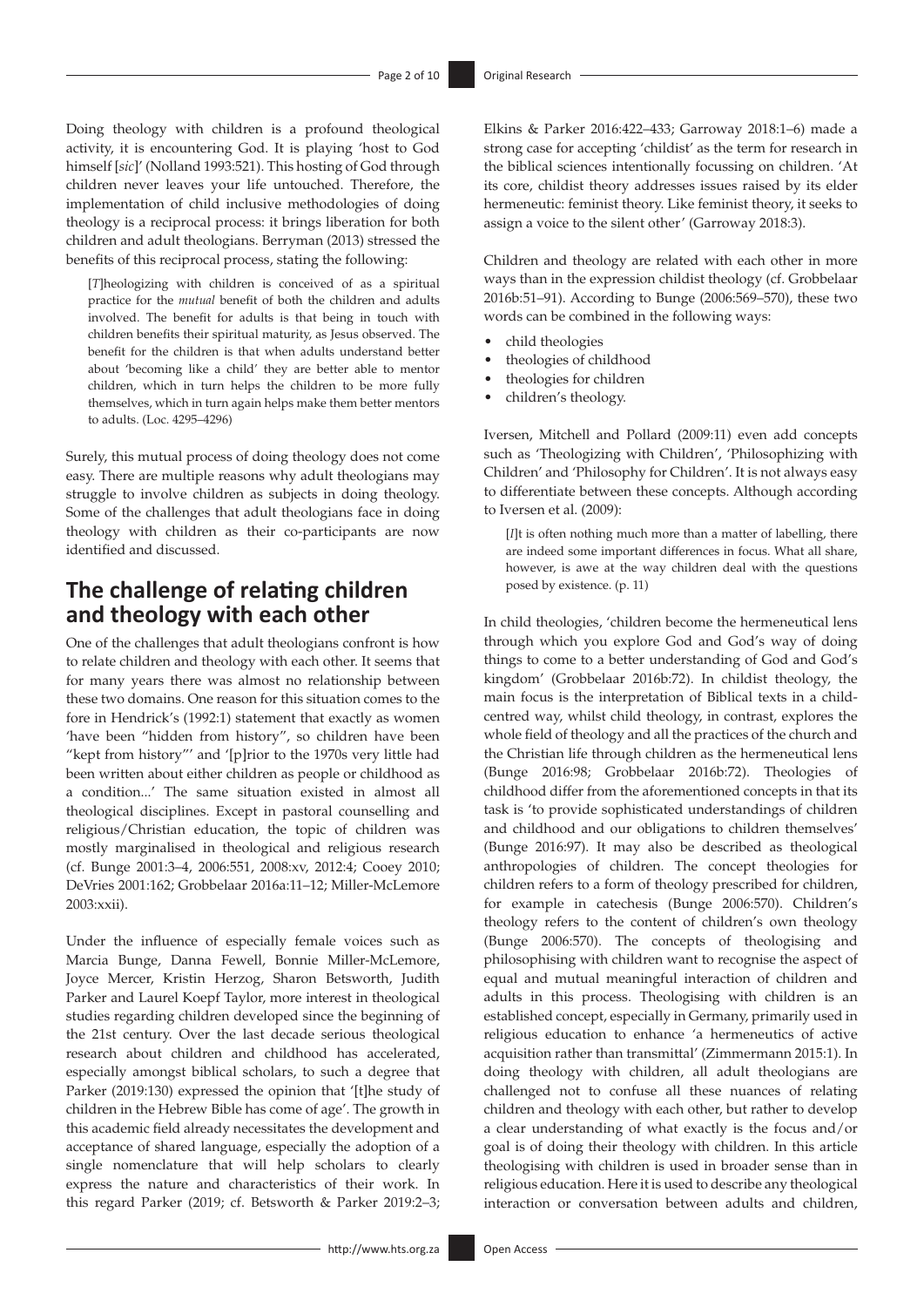with special reference to adult theological research that interacts with children. The researcher's view is that doing theology with children should not be confined to religious education but rather be broadened to become an important aspect of all theological disciplines. How we combine the words 'theology' and 'children' does not matter as much as practicing any of these combinations, and this implies that adult theologians should listen to children.

# **The challenge of listening to children**

Despite the growth of child theology, theologies of childhood and a childist approach to the interpretation of the biblical texts since the beginning of the 21st century, most of the literature mainly focussed on how adults think about children and childhood. When a biblical scholar studies the biblical texts with a childist approach, mostly only 'children's agency and contributions to the text and its world' are explored (Parker 2019:139). Children themselves are rarely included as co-theologians in the exploration and interpretation of the text. This is one of the main differences between childist and feminist studies. In feminist studies women themselves are the researchers. Furthermore, the agency of children as participators in doing theology in most of the other theological sub-disciplines is not always taken seriously. Even when doing child theology, it often stays an adult exercise in which the voices of actual children are not included. Furthermore, '[a]ttempting to hear them is fraught with peril: often we think we hear their voices when we really are hearing only ourselves and *our* attentions for children' (Jensen 2005:xii). Coles (1990), the eminent scholar of the spiritual life of children, emphasised the importance of really listening to children when he wrote the following:

Years later, when as I look back and go over old transcripts. I realize that the children I met were eager indeed to speak of their religious and spiritual interests, concerns, worries, beliefs – but the doctor listening to them had his own agenda, some of it a consequence of a professional ideology all too well learned. (p. 340)

Indeed, it can also happen with us as theologians. Therefore, the utmost importance is that we shall really listen, regularly, to the voices of real children. As long as childist or child theology only listens to our own voices or/and other adult voices without taking children's own voices into consideration, it is inclined to become self-absorbed adultism.

Therefore, adult theologians should take Koepf Taylor's (2013:128) suggestion of consulting children as 'valid meaning-makers in the interpretation of Scripture' more seriously. Briggs (2017:3) also emphasised that it is time that we give 'child readers a voice to articulate their readings of the Bible'. A good example of giving children a voice is Briggs' (2017) own research on children's reading of the Gospel of Luke. In her research sample she included children aged between 12 and 14 years. Betsworth (2019:10, 18–19) also did childist research on the Gospel of Luke by including several children from different ages in her reading of Luke 9:37–43. One group consisted of children between 11 and 13 years old and another group included children aged between 11 and 14 years. She also involved two groups of children aged from 5 to 12 years.

The challenge for the future is to include more younger children aged between 6 and 12 years, a stage of development which is often referred to as 'middle childhood' (cf. Davies 2011:327–383), in doing theology, not only in the biblical sciences but also in all theological disciplines. White and Willmer (2006:19), two of the ground-breaking child theologians of the 21st century, admitted that '[h]ow children and young people have been, are and will be engaged in the process is one of the more pressing issues CTM [Child Theology Movement] faces'. That it is still a pressing issue and challenge is illustrated by the publication of this collection of articles. The challenge for adult theologians is still to involve children, responsibly, ethically and with much caution, in doing theology so that any form of childist or child theology could become authentic theology informed by children.

The situation in theology, as described above, is very much like the situation in the church 'where children are often made acutely aware of being "non-persons" until a certain age or ritual, or until they are finally allowed access to a certain sacrament' (De Beer 2016:215). They are only seen, at least theoretically, as spiritually mature persons after confirmation. It seems as if there are adult theologians who have this same orientation towards children: they are 'nonpersons' or 'non-theologians', spiritually not matured. Listening to them is not important until they reach a certain age. This attitude and behaviour of 'not-listening' to children has, maybe, to do with our conceptions of childhood.

# **The challenge to scrutinise our conceptions of childhood Concept and conceptions**

It seems as if one of the biggest challenges for us as adult theologians is to honestly scrutinise the constructions of childhood with which we are operating. We all have our own presuppositions, images and assumptions about children and childhood that are not always concurring with God's view of children (Richards 2009:xxii). Regarding our views of children, Wyse (2004:211) stated: 'The way that we view children in general is directly linked to the way we deal with them practically and specifically'. This statement indicates that the way we handle children in society, in our families, in the school, in the church and in the state is influenced by the way we think about children. In this regard, Elkind (1993; cf. Elkind 1998:1) made a very important comment, which is as follows:

The child is a gift of nature; the image of the child is man's creation. The image of the child, rather than nature's gift, determines educational practice in any historical epoch. (p. 5)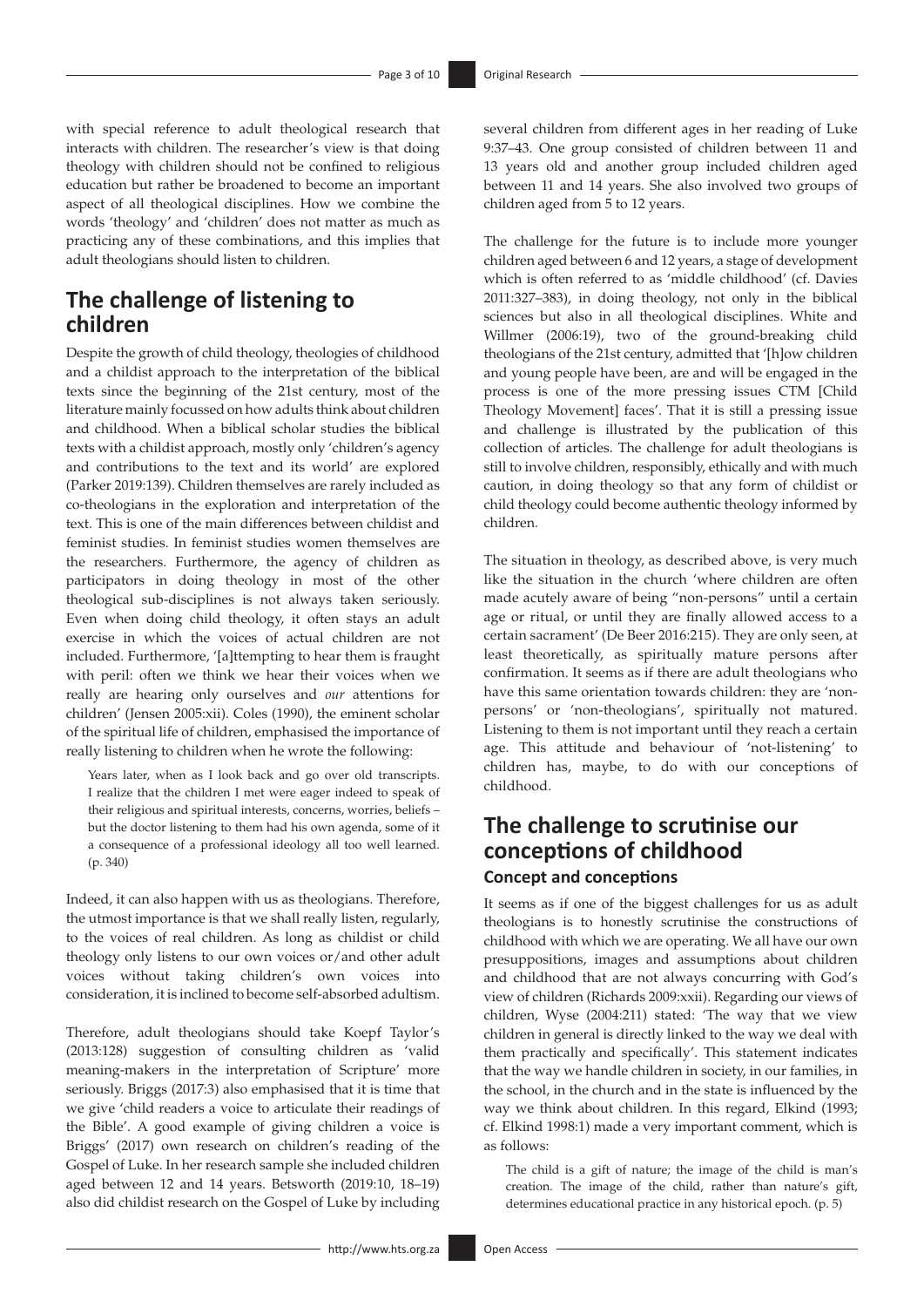The implication is that adults' relations with children and the way they treat them depend on their subjective ideas, images and metaphors they use in connection with children. These ideas about children are a social construct, a way by which we integrate all the facts we know about children to help us to understand childhood (Archard 2004:25). The social construct 'childhood' is not static. It changes over time, differs from society to society and even between different ethnic, economic and social groups in the same community (Heywood 2001:4, 9). The result is that there are at any stage a variety of understandings of childhood present in every society (Olson 2001:21). Mercer (2005) stated the following:

[*E*]very society, culture, and historical period constructs and embodies its own peculiar understanding of childhood. Amidst competing perspectives of what a child is, certain understandings rise up when they find support from dominant social, political, economic, and religious trends that reinforce them. (p. 4)

This is also applicable on theology, adult theologians and the way we deal with children in doing theology: our view of children determines their inclusion or exclusion in the way we do theology. Therefore, it is important for adult theologians to attend deeply to their own understanding of childhood. In this regard, it is important to take Archard's (2004) following differentiation between 'concept' and 'conceptions' into account:

In simple terms, to have a concept of 'childhood' is to recognise that children differ interestingly from adults; to have a conception of childhood is to have a view of what those interesting differences are. I have the concept of childhood if, in my behaviour towards children and the way I talk about them, I display a clear recognition that they are at a distinct and interestingly different stage of their lives from adults. I have a particular conception of childhood in so far as my treatment of children and discourse concerning them reveals a particular view of what specifically distinguishes children form adults. (pp. 27–28)

Although all theologians should work with a concept of childhood which recognises that children differ from adults, it is often adult theologians' conceptions of childhood, the way they define the difference(s) between children and adults, that differ in many ways and contributes to the neglect of children in doing theology.

Although there are exceptions, the conceptions of childhood of many people, including theologians, are based on different ways of comparing children and adults with one another. The implication is that childhood is then defined as the 'culture other' of adults (Prout 2005:10). One way of doing this is to base our thinking about childhood on what is essential to be an adult (Archard 2004:29). People compare children with adults and define childhood in terms of what children lack (cf. Grobbelaar 2008:420–421). This comparison approach implies that adulthood becomes the norm for being a human being and it leads to the view that children are incomplete or undeveloped versions of adulthood, not yet fully human, lacking the wholeness of adulthood, immature, incompetent, irrational and, therefore, an adult or human

being in waiting, 'a "not-yet-adult" or an "adult-to-be"' (Asbridge 2009:5). Although these views are not applicable to all aspects of children's lives and vary from culture to culture, the consequence is that adults usually become responsible to care for them or educate them to become less fragile, more mature, competent, rational, civilised and thus full human beings. It leads to a hierarchical relationship characterised by child dependency, of adult teacher to pupils, rather than to a relationship of equal participators in doing theology.

Another way of comparing children and adults, based on the pretended innocence of children, defines childhood in the opposite way. Childhood is then defined according to what adults are not, but what is part of childhood, as Higonnet (1998:224, 209) indicated, children are 'not sexual, not vicious, not ugly, not conscious, not damaged', as adults are. This view of children makes it almost impossible to take children's agency and theological capabilities seriously enough to do theology with them.

### **A low view of childhood**

The above understanding of childhood could be called a 'low view of childhood' (cf. Berryman 2009). Berryman discusses different theologians' understandings of childhood according to different time frames in the history of the church. In this historical overview, Berryman (2009:95–98; 147–155; 161–166) identified some theologians (Martin Luther, Friedrich Schleiermacher, Horace Bushnell and Rowan Williams) who had a high view of childhood, which is defined as 'respectful to, moves toward, and is open to learning from children' (p. 204). But Berryman (2009:46–49; 54–59; 73–76; 104–109; 122– 124; 137–140) also identified in the history of theology a low view of childhood (Origen, Augustine, Peter Abelard, Richard Hooker, John Bunyan and Jonathan Edwards) which is defined as 'dismissing of, moves away from, and only sees children in a narrow, closed way, as objects to be taught and purified' (Berryman 2009:204). Berryman (2009:25, 203–213) also distinguished between three threads through the history of theology that were an expression of this low view of childhood and which lead to the exclusion of children in doing theology: ambivalence, ambiguity and indifference.

According to Berryman (2009:203), ambivalence 'refers to holding two mutually conflicting feelings…at the same time' and it is used by him to indicate the combination of 'delight and aversion, attraction and repulsion, and a movement toward and away' from children. This ambivalence towards children seldom leads to meaningful inclusion of children in doing theology.

Ambiguity, according to Berryman (2009:25), is not about emotions as in ambivalence, but rather about logic which apprehends the word children in more than one way. 'When ambiguity is combined unconsciously with ambivalence the two themes work together to paralyze our best thinking about children in the church today' (Berryman 2009:25). The conflicts between ambiguity and ambivalence mostly lead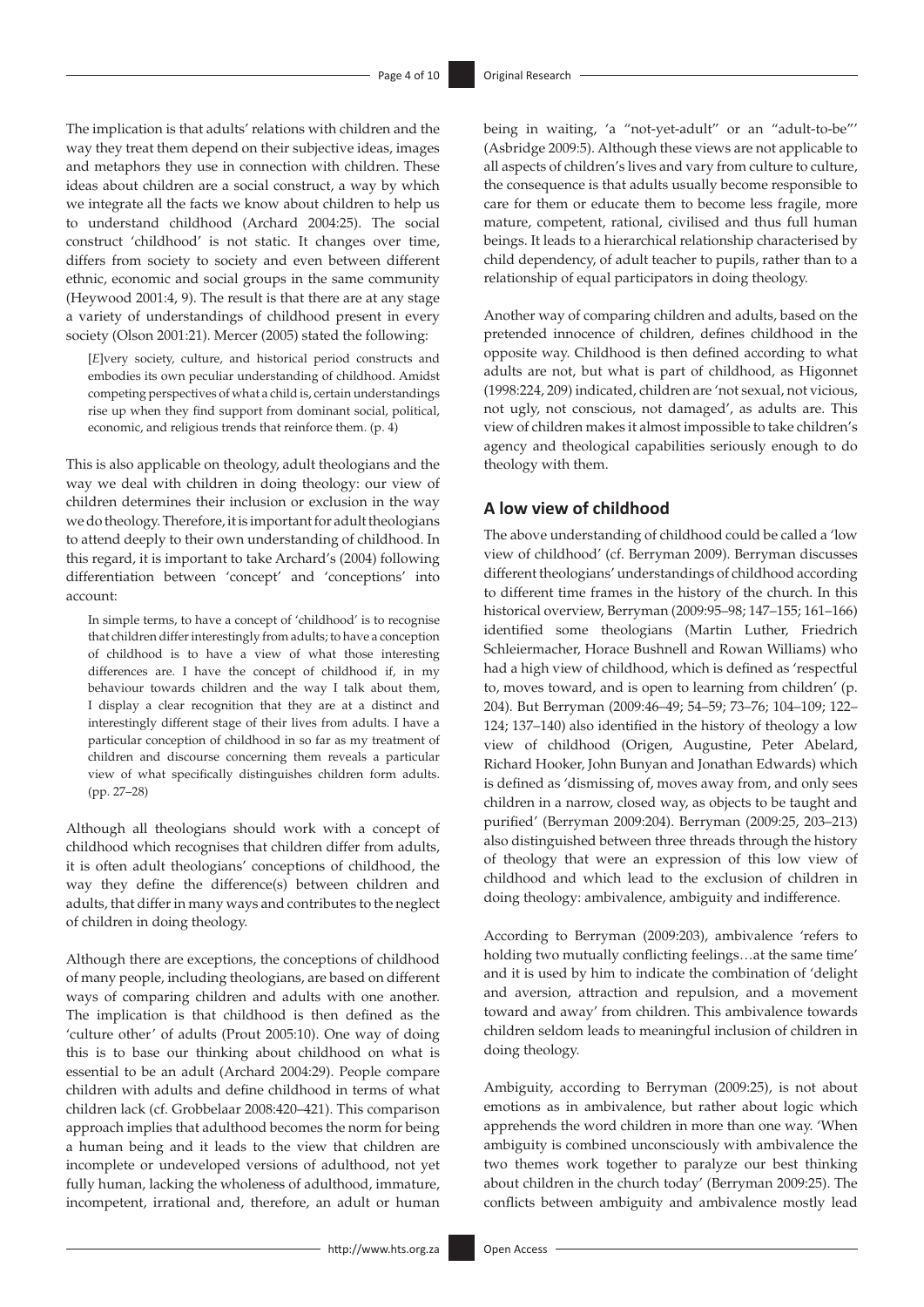adult theologians to exclude children from involvement in doing theology with them.

The third tread of indifference towards children 'can be neutral but it can also drift into being unconcerned, apathetic, or even turn into a smirk or sneer about children' (Berryman 2009:25). This neutrality, or lack of interest or concern, or sometimes even adversity towards children, usually enhances the exclusion of children from any participation in doing theology together with adults. It is as if children become almost invisible in theology.

It seems that a negative view of childhood influenced and is still influencing our theological conceptions of childhood, excluding children as agents of theology. Especially, indifference towards children in theological thinking, and thus the absence of children in many dominant theologies, had a huge influence over many decades. In this regard Bunge (2006) stated the following:

Despite the rising concern for and curiosity about children, scholars of religion, theologians, and ethicists across religious lines have had little to say about children, and they have had little to contribute to the growing political and academic debates about children or our obligations to them. Many have not treated childhood as a topic meriting serious attention.... (p. 551; cf. ed. Bunge 2001:3, 2004:43; DeVries 2001:162)

About this situation, Miller-McLemore (2003:xxii) declared: '[a]fter Horace Bushnell, well known for his mid-19thcentury theology of childhood, the door slammed shut on children as a respectable topic'.

### **Some examples of a low view of childhood**

To give concrete examples of the presence of a low view of childhood amongst theologians is a difficult exercise. Many theologians did not totally ignore children in their theological writings, they may even have written much about children and children's ministry, about parenthood and caring for children, about ethical issues regarding children. Therefore, it is important to understand that the question to answer here is not whether they wrote about children, but rather what view of childhood came to the fore in their theological work. The inclusion of a specific theologian in this section may be seen as an arbitrary decision. Therefore, more attention is given to the possible trends in some theological fields than just focussing on individual theologians. Wherever the name of an individual theologian is mentioned in this research, it is based on the review of the literature used here.

### **Systematic theology**

Miller-McLemore (2005) declared, in general, the following about Systematic Theology:

When systematic theologians of the last century spoke about human nature and redemption, they meant, without hesitation, *adult* nature and *adult* redemption… Children have simply not been proper subject matter for theology, not because they were unimportant but, more simply, they had vanished from the sight of the typical male theologian…. (pp. vii–vii)

This view is confirmed by Bunge (2001:11) stating that although some 19th-century theologians, such as Schleiermacher and Bushnell, gave much attention to children in their theological reflections, it was mostly not carried out by systematic theologians of the 20th century. Surely, the theological thoughts of 20th-century systematic theologians, such as Karl Barth and Karl Rahner, include views which may be enriching for our care for and understanding of children of our day (cf. Berryman 2009:154–161; Bunge 2001:386–445; Konz 2016). 'However, even they, like most theologians today, did not develop full-fledge teachings about children or their spiritual formation, and their attention to children is minimal' (Bunge 2001:11).

Berryman's (2009:158) opinion is that 'Barth is largely indifferent to children in his theological work' and he seldom mentions children in his Church Dogmatics (Berryman 2009:156). In his main work on theological anthropology presented in *Church Dogmatics* III/2, Barth does not give direct attention to children (Konz 2017:141). According to Berryman (2009:156, 157), Barth viewed the time of childhood only as a time of preparation for adulthood and for theological understanding. Only thereafter can they make any worthwhile contribution to the ministry of the church. Once Barth, after having clarity about a theological issue, even said that 'he had recovered from "the children's disease of being ashamed of theology"' (Berryman 2009:156).

This lack of interest in childhood in theological anthropology was not confined to Barth. Shier-Jones (2007:187) stated that Christian anthropology in general skipped childhood and this fact contributed to the lack of a generally accepted systematic formulation of a theological understanding of childhood in systematic theology. Shier-Jones (2007) also indicated the following:

[*W*]here childhood has been engaged with theologically, it has tended to be for the sake of some other cause or doctrine. Childhood *qua* childhood has received little attention from a Church whose primary responsibility has been (metaphorically speaking) to turn the developmental model on its head and convert adults into children, that is, children of God. (p. 188)

Berryman (2009:225) confirms this view by stating that a formal doctrine of childhood is not explicitly part of the identity of any denomination. It seems that a formal doctrine of childhood does not even exist. What exist is rather an informal doctrine operating on the unconscious level of the church and theological thought. It is the *de facto* doctrine or operative doctrine that influences the life and ministry of the church and our theological thought patterns. According to Berryman's (2009:226) historical analysis, referred to above, the operative doctrine of childhood is primarily ambivalence, ambiguity and indifference.

### **Youth Ministry**

Ironically, a low view of childhood was also present throughout the history of Youth Ministry. This situation was partly the result of a lack of theological reflection in Youth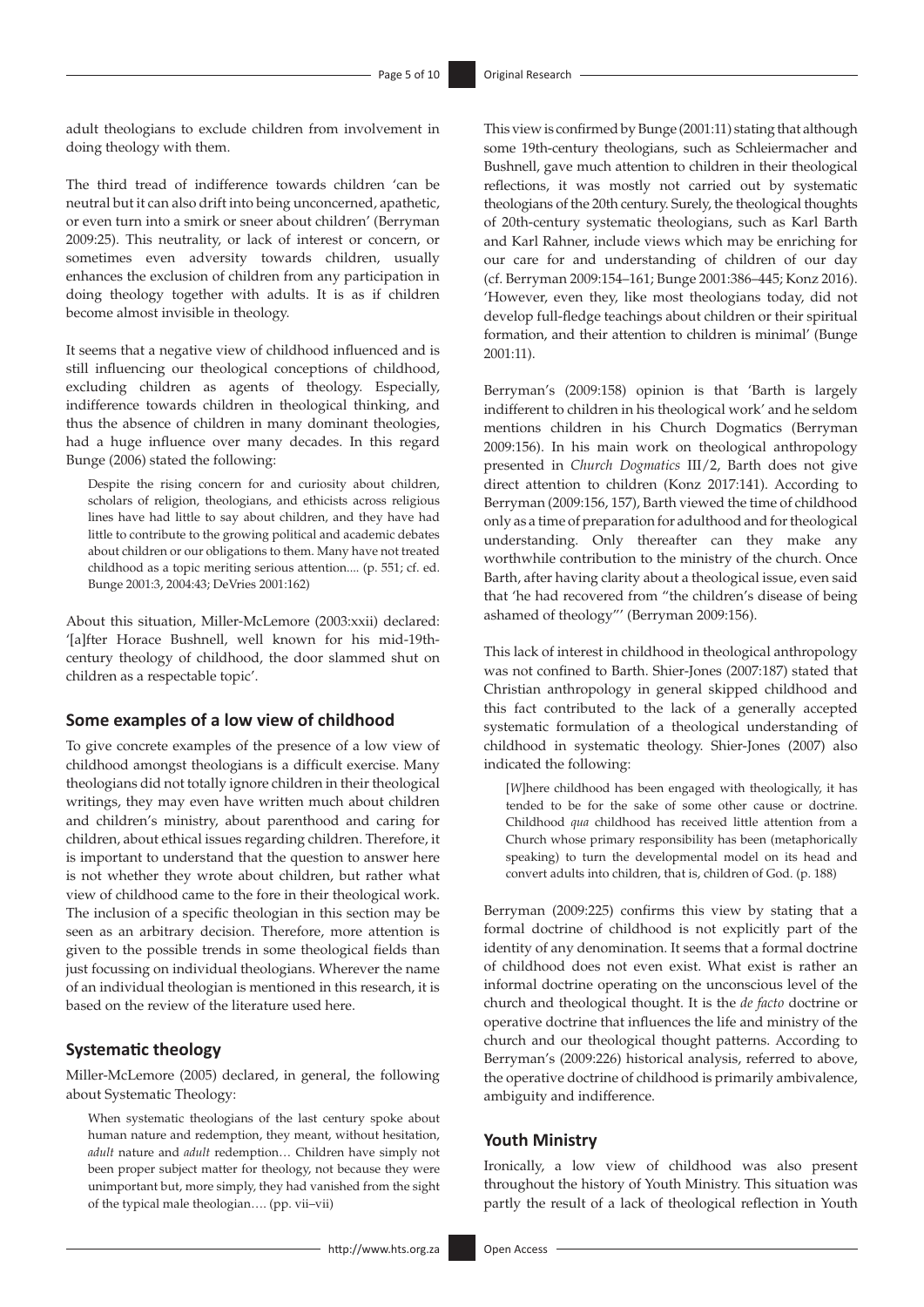Ministry as science and as practice. More and more calls for a turn to more theological thinking in Youth Ministry came to the fore (cf. Dean, Clark & Rahn 2010; Root & Dean 2011). Dean (2010) explains this movement as follows:

What we mean is that while the practice of youth ministry has been with us for quite a while now (70 to 120 years or so, depending on how you count), it has not always been concerned with theological reflection. That is not to say that theology wasn't happening, or that youth workers didn't care about theology. But it is to say the youth workers' actions and self-conceptions were rarely informed by significant theological reflection. In fact, when I started writing about youth ministry…theological reflection *with* and for young people was rare and awkward. (pp. 15–16; *author's added emphasis*)

Becker's (2006:10) opinion is that the call to reflect more theologically on youth ministry is the right call. He (p. 10) is concerned that answering to this call is seen as only the task of practical theology and that other theological disciplines ignore this call. Referring to the statement made by Dean (2010) that youth ministry needs systematic and historical theology for a wider conversation and broader context, Becker (2006) asked the following important questions:

If it is true that historical and systematic theology give a broader context to youth ministry, then why do they seem quite invisible in the current flow of youth ministry studies? Why don't Bible scientists, church historians and systematic theologians seem to be provoked to contribute to the academic study of youth ministry? (p. 11)

But the presence of a low view of childhood in Youth Ministry does not only come to the fore in the lack of theological reflection in and about Youth Ministry but it also comes to the fore in the lack of theological reflection with youth (cf. Dean 2010). Dean (2010) clearly stated this view as follows:

Unfortunately, youth ministry has been reluctant to invite young people into this level of theological thinking. We tend to view young people as consumers of theology rather than as people who help construct religious discourse. We are far more likely to consider youth *objects* of ministry rather than *agents* of ministry; people to be ministered *unto* rather than people Jesus has called into ministry in their own right. We think teenagers need theology added to them... (p. 31)

Sims (2005) identified the same tendency in his research stating the following:

Children generally have not been viewed as active agents in the process of interpreting, constructing, negotiating and defining their relationships, societies, cultures, families and churches. Theologically they have not been viewed as active, formative agents in their relationships with God, others, themselves, society and culture, but rather as passive recipients of formation for such relationships or as young, immature sinners in need of conversion. (p. 11)

Actually, it is the other way around; theology and adult theologians need teenagers and younger children to enrich our theological perspectives. The challenge before us as adult theologians is to find ways to change the objectification of our youngest people in theological reflection to a resubjectification of them that they can be agents of theological thinking together with us. Also, in the field of Youth Ministry as science and as ministry we need the input of the younger generation.

### **Church history**

Low views of childhood also come to the fore in church historians' research on the topic of church and childhood. In 1994, a collection of papers delivered at the Ecclesiastical History Society in England were published (Wood 1994). These papers clearly illustrate how low views of childhood were present in the church throughout history. In her introduction, Wood (1994:xix) noted that the central theme in these papers was that the church's views of children was very much characterised by ambiguity. As discussed above, ambiguity reflects a low operative view of childhood.

### **Multi-dimensional theology of childhood**

Behind these low views of children and childhood discussed above, there is usually a one-sided and unbalanced theology of childhood. In her work on theologies of childhood, Bunge (2004:45–50, 2006:53–68, 2011:20–30) identified the following six important and almost paradoxical biblically based perspectives on childhood:

- gifts of God and sources of joy
- sinful creatures and moral agents
- developing beings who need instruction and guidance
- fully human and made in the image of God
- models of faith and sources of revelation
- orphans, neighbours and strangers in need of justice and compassion.

Although these perspectives are not exhaustive of the biblical witness about children and can also be formulated in other ways (cf. Konz 2014:24; Miller-Mclemore 2003; Richard 2013), we should take note of Bunge's (2016:100– 101) important emphasis that the multi-dimensional biblical perspectives should be held together in developing and maintaining a vibrant view of childhood. She added the following (Bunge 2016):

[*T*]his complex view of children also honours the complexity of child-adult relationships and adult obligations towards children emphasising that adults are not only to protect, provide and teach children but also to enjoy, respect and learn from them. (p. 101)

In general, a low view of children, as mentioned above and indicated by Bunge (2016) is the result of the difficulty of holding onto the complex nature of the Biblical witness regarding a theology of childhood. It is easier to adhere to a more simplistic and one-sided view of childhood. Sometimes the result is that children are viewed as spiritually immature, and only adults can be spiritually matured. The possible logic behind this, or reason for this view, is that we think children do not have spiritual insights, cannot formulate and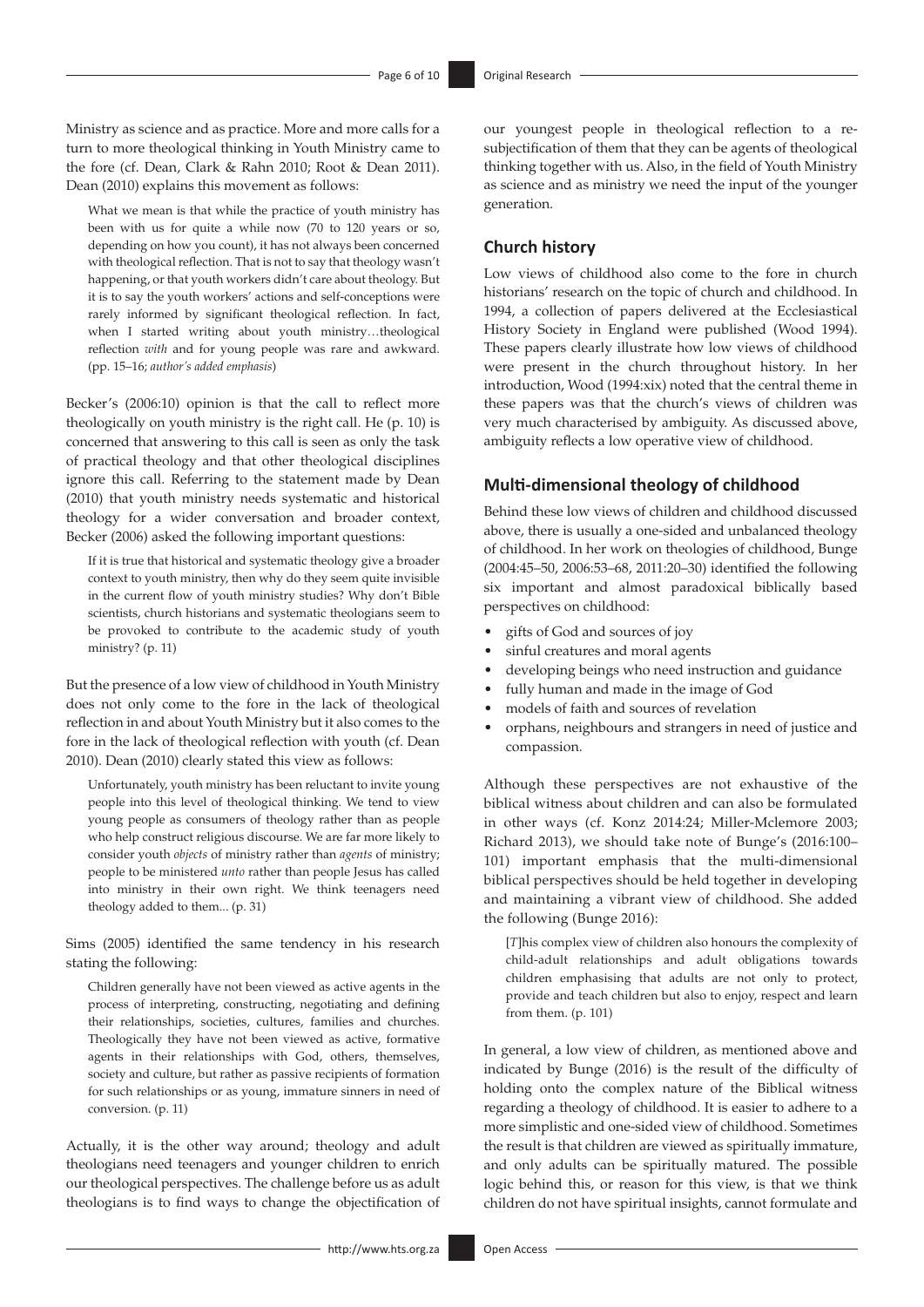communicate logically on the level of adult theologians and cannot contribute to the enhancement of theology. Therefore, they cannot be equal partners with adults in doing theology. To do proper theology, it is rather better to exclude children from this process. This type of reasoning can be characterised as the 'adultisation' of spirituality and faith (cf. Thatcher 2010:140).

Embarking on a way of doing theology with children, our views of children and childhood could be challenged. We have to honestly and rigorously scrutinise our own views of childhood. What are our operative ways of thinking about children? In what ways are our conceptions of childhood influenced by our own experiences of childhood and by our surrounding culture? How does the Bible influence our thinking? At least, we are challenged to 'reimagining children' (Miller-Mclemore 2003:xxvi). In reimagining children, Miller-Mclemore's (2003:xxiii) main thesis is that 'children must be fully respected as persons, valued as gifts and viewed as agents'. To reach this point may ask from us as adult theologians a huge change.

# **The challenge to be converted**

It is only when we change, when we are liberated from our low views of childhood that we are able to include children as co-theologians in doing theology. The crucial question is: how can this liberation occur? There is no simple answer to this question. As indicated at the beginning of this article, it can only start with a conversion, actually a multi-faced conversion, a change in our thinking, doing and living of our views of children, theology and research.

The biggest challenge is to change, be converted and become like a child before we can welcome children as our cotheologians in doing theology. As Jesus taught his disciples, the only 'greatness' in his kingdom is to become people without any worldly status (Mt 18:1–4).

Grobbelaar (2012) states the following:

As theologians, we should change and become like children and do our theology as children in God's kingdom. The implication is that we should follow Jesus' example of a *kenosis* identity doing our theology and living out our identity on the margins of society, where many children find themselves, rather than from the centre of the theological power positions in our churches and theological schools. (p. 10)

This conversion to the margins will also affect our understanding of what human knowledge is and how we obtain it.

# **The challenge of an epistemological break**

Doing theology with children asks from us an epistemological break (Botha 2016). It requires us 'to understand and accept an entirely different way of knowing and of obtaining knowledge, especially of God and God's kingdom'

(Grobbelaar 2016c:71; cf. Botha 2016:1). For too long theology has been performed abstractly from above (Bosch 2011:433) as the mind games of the professional 'faith-elite' expressed in books and dissertations, stored away from life behind the walls of libraries without considering the oppressive realities of our world. But an important change to 'theology "from below," "from the underside of history"' (Bosch 2011:433) has started to occur. For this changed 'angle of vision' Van den Berg and Pienaar (2005:98–99) stated that they prefer to use the expression 'ground-up'.

Doing theology with children can only be carried out with a 'ground-up' angle of vision. Therefore, we as adult theologians must accept the challenge to abandon our academic pedestals and titles and enter the harsh realities of the world of children in a childly, not childish, way, willing to listen to them, looking to the world from their position, ground-up and communicating with them, not in the highly intellectual and scientific discourse of the academic world but in their language: play and playfulness (cf. Landreth 2002:16). To achieve this goal, we shall have to acknowledge children as our guides, being agents of faith and sources of revelation for us, as illustrated in Matthew 21:12–17 (Grobbelaar 2016c:71–73). The challenge is to sit with them in a circle of equals, asking wondering questions instead of Socrates-style questions, using physical artefacts which they can move around to communicate their ideas, doing a spiritual exercise with them rather than a scientific academic conversation, allowing them to focus on the meaning of the text for them instead of the text's meaning in itself (cf. Berryman 2013:Loc. 4277–4308).

We may be pleasantly surprised by the children's understanding of Scripture when we give them freedom to interpret the text for us. One of the important findings by Betsworth (2019:22) in her research on reading the Gospel of Luke with children, referred to earlier in this article, was that the children with whom she read this text came to similar conclusions to those made by herself through her scholarly, exegetical process, 'demonstrating that young people can draw meaningful conclusions about the biblical text based on their own experiences and when they are creatively guided through the narrative'.

In the Child Theology Movement, this epistemological break was implemented in an experimental way of doing theology (cf. Willmer 2007). A process of doing theology in three phases was developed (White 2010:159–160). In the first phase all participants formulated their own understanding of the topic they were discussing. In the second phase a child is placed in the midst of the participants. Sometimes it is a real child, but not always. White (2010) said about this phase as follows:

This part of the experiment does not require actual children in the midst: [*I*]t can involve acts of imagination, stories, and the sharing of the personal experiences of children and childhood in a particular culture. (p. 159)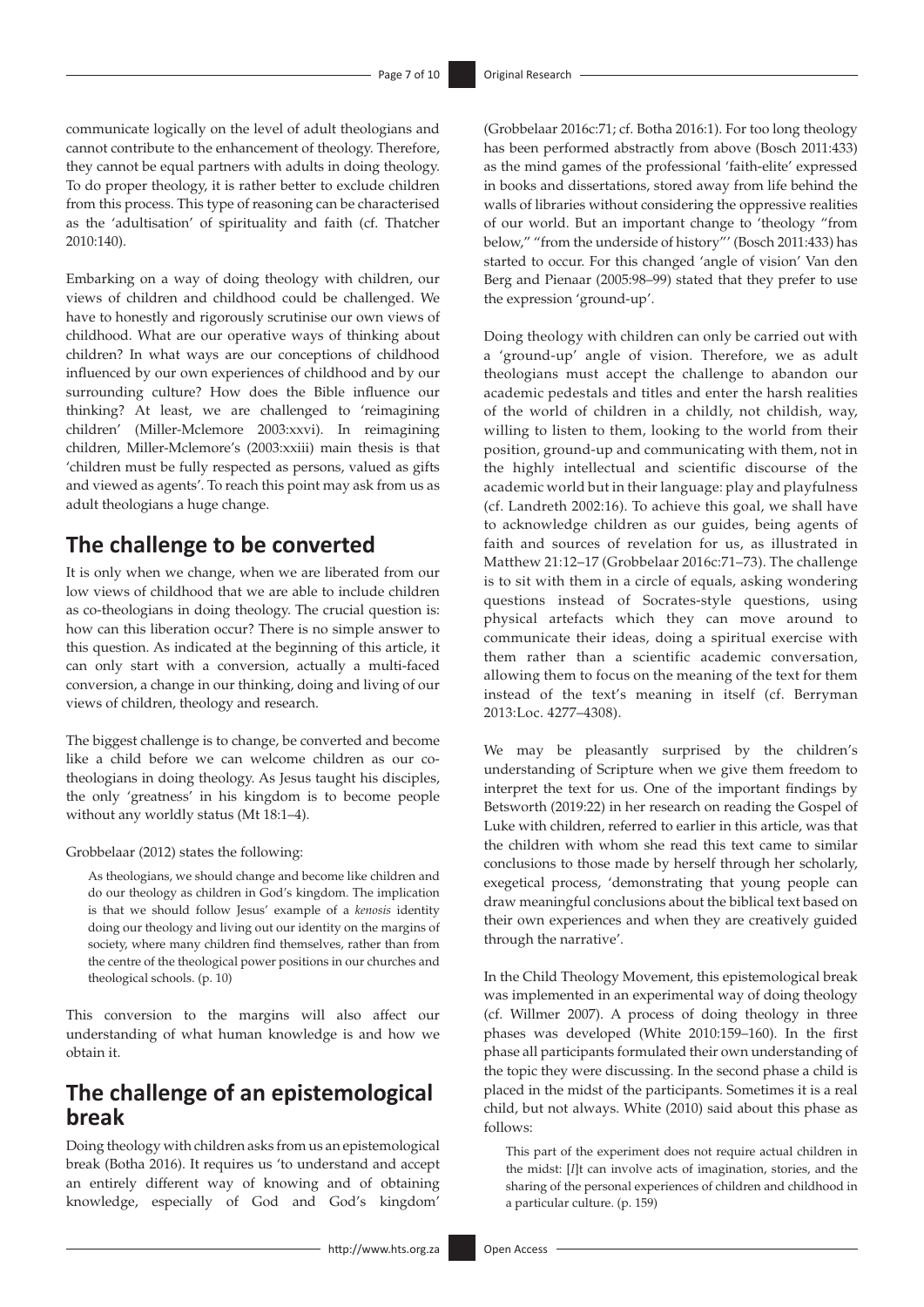After this phase, the participants revisit their initial understanding of the topic and adjust it in the light of what the 'child in the midst' shared with them.

Doing theology with children challenges adult theologians to change the way they see generation of knowledge. It is not a process from above but rather a process from the ground up, seeking together with children on the same ground level for theological insight and knowledge. Our involvement with children can vary in many ways leading to various results and, therefore, we have to look more deeply into the possible ways of involving children in our theologising with them. Maybe we have to ponder the possibility of developing a continuum of ways of generating knowledge in doing theology with children.

# **The challenge of discerning a continuum of doing theology with children**

When we start to involve children in our theologising, it is of paramount importance that we take cognisance of the contribution made by Swartz and Nyamnjoh (2018) on doing research with the aim of enhancing social justice. Of such research they stated the following:

Usually, when we think about research with such an impact, it is participatory research that comes to mind, with its emphasis on the practicality of knowledge production and the cultivation of partnerships between researchers and those researched. Such a view obscures a spectrum of inquiries, such as interactive and emancipatory research which have varying impacts when producing knowledge on social justice and marginality. (p. 1)

In this regard, they argued convincingly that there exists a continuum of such research varying from interactive through participatory to emancipatory research. Fundamentally, according to Swartz and Nyamnjoh (2018), all these methods of research do the following:

[*S*]hare a commitment to inclusivity and engagement in the research process. What the continuum does is to suggest differentiating these methods as forms of inquiry with varying degrees of inclusion, power and ownership… In interactive research, inclusion is modest, and the researcher retains power and ownership of the research. Participatory research is characterised by greater inclusion, shared power and ownership, whilst in emancipatory research the researcher relinquishes power and ownership, and inclusion is a sine qua non and changes as the process proceeds. (p. 3)

This continuum of research can help us to understand the current existing knowledge in this field, and also in advancing doing theology with children. The growing awareness of children amongst theologians during the last few years has brought about new theological outputs focussing on children. But much of this theologising is still adults speaking about children, which, although focussing on children and taking their needs into account, is not even an interactive way of doing theology with children.

Even the experimental way of doing theology developed by Child Theology Movement, although putting children in the midst in various ways, seldom breaks through to an interactive way of doing theology with children. Some biblical scholars, such as Betsworth (2019) and Briggs (2017) referred to above, ventured in doing interactive theology with children in the interpretation of Biblical texts. Very rarely does doing theology with children become participatory or emancipatory ways of including children.

As adult theologians we can no longer avoid the challenge of honestly evaluating our own way of doing theology with children on the basis of the above continuum. We have to ask ourselves the important question: where does my way of doing theology and theological research with children fits on this continuum? Is it interactive, collaborative or emancipatory? Or is it not even part of this continuum, lingering only in the space of doing theology about children? We still have so much to learn in order to move into interactive and participatory ways, and even more to move into emancipatory ways of doing theology which really include and liberate children. Much more research is needed on this topic.

### **The ultimate challenge**

As adult theologians, we still have to hear clearly, and give urgent attention, to Asbridge's (2009) following clarion call:

Without the participation of children, not simply their presence, the Church and society as a whole, is as incomplete as when it excludes the poor or the sick. Theology needs to be challenged by the vision, perspective and experience of children. Theology is often a very adult discipline composed of a sophisticated language about God. Much theology is that of the white, male, western adult and carries prejudices and preconceptions from those genres. Today traditional Christian theology is enhanced and challenged by many different voices and perspectives: from liberation theology, feminist and womanist theology, Korean Minjung theology, and other liberation and third world theologies. Yet even so, the theological insights of children do not intrude. Theology remains the province of adults talking to and about other adults about the nature of the supreme adult which is God.

Yet children have to tell us about God, for God calls them from their earliest beginnings and walks with children down the years. This experience of God informs children's spirituality and prompts its growth… (p. 20)

We as adult theologians must hear from children about their perspective and experiences with God. Without it, our perspective and understanding of God is only partial. Therefore, we have to move away from the objectification of children in our theological research to re-subjectify children of doing theology with an approach of mutual subjectivity (Konz 2017). But, where do we start with the process of doing theology with children? What Rowland (2007) said about liberation theology can also be applied on doing theology with children: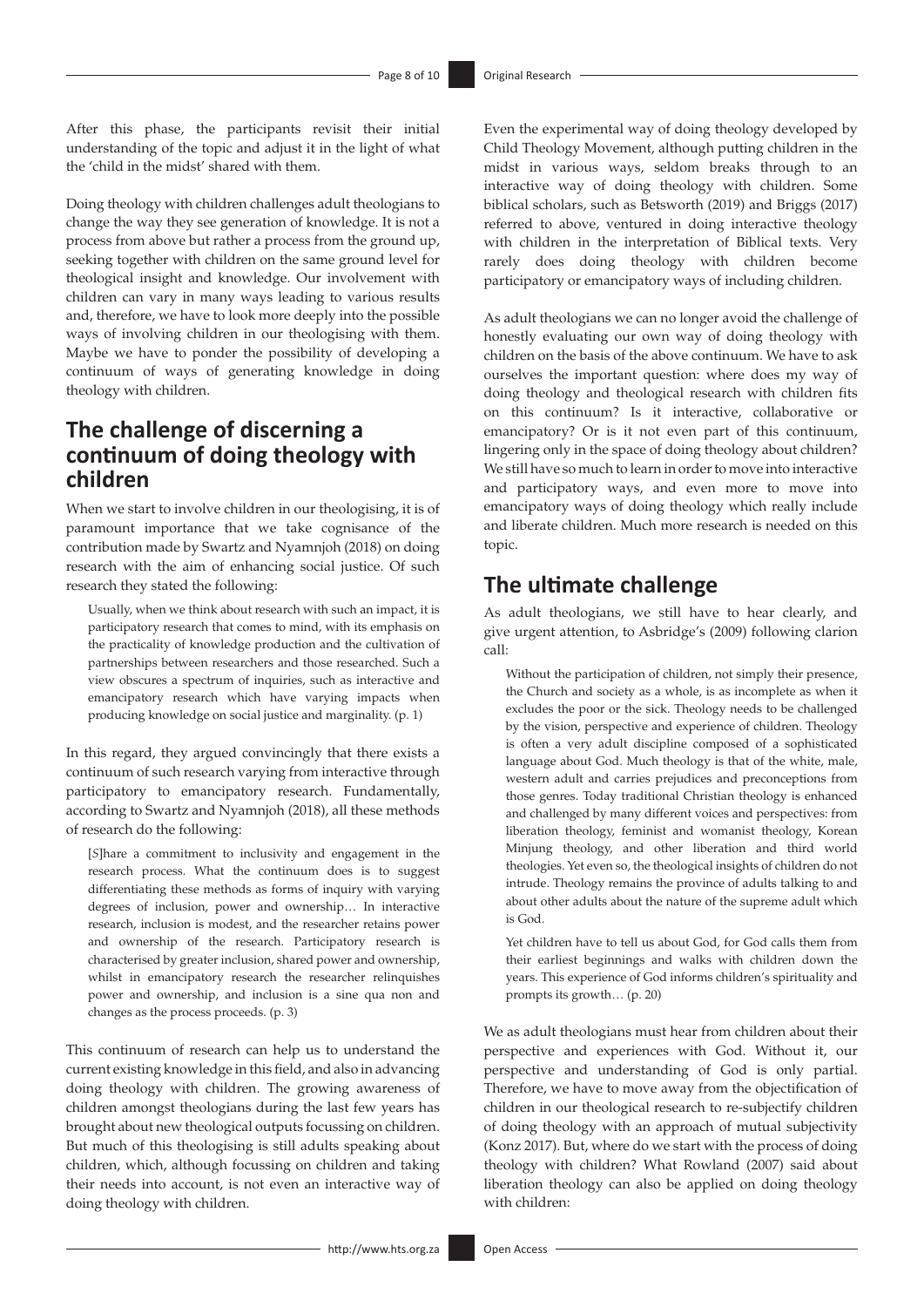Rather than learning about doing theology with children you first have to start doing it. The only way to learn it is by embarking on it. It is not a body of information that you have to acquire, but rather a way of living to pursuit. (p. 4)

We have to venture outside our comfort zones and traditional ways of doing theology and start doing theology with children in the spaces where they are present. The wonderful news is that when we welcome children to do theology with us, we actually welcome Jesus in our midst (Mt 18:5; cf. Grobbelaar 2016d). When that happens, we shall echo the words of Jesus: 'I thank you, Father, Lord of heaven and earth, that you have hidden these things from the wise and intelligent and revealed them to infants' (Mt 11:25).

### **Acknowledgements**

### **Competing interests**

The author declares that no financial or personal relationships exist which may have inappropriately influenced the writing of this article.

#### **Ethical considerations**

This article followed all ethical standards for a research without direct contact with human or animal subjects.

#### **Funding information**

This research received no specific grant from any funding agency in the public, commercial or not-for-profit sectors.

### **Data availability statement**

Data sharing is not applicable to this article as no new data were created or analysed in this study.

#### **Disclaimer**

The views and opinions expressed in this article are those of the author and do not necessarily reflect the official policy or position of any affiliated agency of the author.

### **References**

Archard, D., 2004, *Children. Rights and childhood*, 2nd edn., Routledge, London.

- Asbridge, N., 2009, 'What is a child?', in A. Richards & P. Privett (eds.), *Through the eyes of a child. New insights in theology from a child's perspective*, pp. 1–20, Church House, London.
- Becker, R., 2006, **'**Beyond a godless understanding of youth: Why exegesis matters to youth ministry', *Journal of Youth and Theology* 5(1), 10–30. [https://doi.](https://doi.org/10.1163/24055093-90000253) [org/10.1163/24055093-90000253](https://doi.org/10.1163/24055093-90000253)
- Berryman, J.W., 2009, *Children and the theologians. Clearing the way for grace*, Morehouse, New York, NY.
- Berryman, J.W., 2013, 'Theologizing with children A parable approach', in B. Hyde (ed.), *The search for a theology of childhood* – *Essays by Jerome W Berryman from 1978–2009*, Loc. 4250–4629, Modotti Press, Ballarat, Kindle edn.
- Betsworth, S., 2019, 'Jesus (and) the only child: Jesus, children and the Gospel of Luke', in J.P. Grimshaw (ed.), *Luke-Acts*, pp. 9–22, Texts@Contexts, T & T Clark, London.
- Betsworth, S. & Parker, J.F. (eds.), 2019, *T & T Clark handbook of children in the Bible and the Biblical World*, T & T Clark, London.
- Bosch, D.J. 2011, *Transforming mission: Paradigm shifts in theology of mission*, Orbis Books, Maryknoll, New York, NY.
- Botha, N., 2016, 'Children as theological hermeneutic: Is there a new epistemological break emerging?', *HTS Teologiese Studies/Theological Studies 72*(1), a3110. <https://doi.org/10.4102/hts.v72i1.3110>
- Briggs, M.R., 2017, *How children read Biblical narrative: An investigation of children's readings of the Gospel of Luke*, Pickwick, Eugene, OR, Kindle edn.
- Bunge, M.J., (ed.), 2001, *The child in Christian thought*, William B. Eerdmans Publishing, Grand Rapids, MI.
- Bunge, M.J., 2004, 'Historical perspectives on children in the church: Resources for spiritual formation and a theology of childhood today', in D. Ratcliff (ed.), *Children's spirituality. Christian perspectives, research and applications*, pp. 42–53, Cascade Books, Eugene, OR.
- Bunge, M.J., 2006, 'The child, religion and the academy. Developing robust theological and religious understandings of children and childhood', *Journal of Religion* 86(4), 549–579.<https://doi.org/10.1086/505894>
- Bunge, M.J., 2008, 'Introduction', in M.J. Bunge, T.E. Fretheim & B.R. Gaventa (eds.), *The child in the Bible*, pp. xiv–xxvi, William B. Eerdmans, Grand Rapids, MI.
- Bunge, M.J., 2011, 'Biblical understandings of children and childhood: Resources for the church and mission today', in K.J. White (ed.), *Now and next*, *a compendium of papers presented at the Now & Next theological conference on children*, Nairobi, Kenya, 9–12th March, pp. 15–35, Compassion International, Colorado Springs, CO.
- Bunge, M.J., 2012, 'Biblical and theological perspectives and best practices for faith formation', in K.E. Lawson (ed.), *Understanding children's spirituality. Theology, research, and practice*, pp. 4–25, Cascade Books, Eugene, OR, Kindle edn.
- Bunge, M.J., 2016, 'Task, sources and significance of theologies of childhood, in J. Grobbelaar & G. Breed (eds.), *Theologies of childhood and the children of Africa*, pp. 92–112, AOSIS, Cape Town.
- Coles, R., 1990, *The spiritual life of children,* Houghton Mifflin, Boston, MA.
- Cooey, P.M., 2010, 'Neither seen nor heard: The absent child in the study of religion', *Journal of Childhood and Religion* 1(1), 1–31*.*
- Davies, D., 2011, *Child development: A practitioner's guide*, 3rd edn., The Guilford Press, New York, NY.
- Dean, K.C., 2010, 'Fessing up: Owing our theological commitments', in K.C. Dean, C. Clark & D. Rahn, (eds.) *Starting right: Thinking theologically about youth ministry*, pp. 28–40, Youth Specialities, Zondervan, Grand Rapids, MI, ePub edn.
- Dean, K.C., Clark, C. & Rahn, D. (eds.), 2010, *Starting right: Thinking theologically about youth ministry*, Youth Specialities, Zondervan, Grand Rapids, MI, ePub edn.
- De Beer, S., 2016, 'Child-inclusive cities: Towards a liberating praxis with children', in J. Grobbelaar & G. Breed (eds.), *Welcoming Africa's children Theological and ministry perspectives*, pp. 210–234, AOSIS, Cape Town.
- DeVries, D., 2001, 'Toward a theology of childhood', *Interpretation* 55(1), 161–173. <https://doi.org/10.1177/002096430005600205>
- Elkind, D., 1993, *Images of the young child. Collected essays on development and education*, National Association for the Education of Young Children, Washington, DC.
- Elkind, D., 1998, *Reinventing childhood. Raising and educating children in a changing world*, Modern Learning Press, Rosemont, IL.
- Elkins, K.G. & Parker, J.F., 2016, 'Children in Biblical narrative and childish interpretation', in D.N. Fewell (ed.), *The Oxford handbook of biblical narrative*, pp.422–433, Oxford University Press, New York, NY.
- Garroway, K.H., 2018, *Growing up in ancient Israel: Children in material culture and Biblical texts*, SLB Press, Atlanta, GA.
- Grobbelaar, J., 2008, 'Die bediening aan laerskoolkinders in en deur die gemeente as 'n intergenerasionele ruimte', Unpublished DTh dissertation, Department of Practical Theology and Missiology, University of Stellenbosch, Stellenbosch.
- Grobbelaar, J., 2012, *Child theology and the African context*, Child Theology Movement, London.
- Grobbelaar, J., 2016a, 'Resources on theology and children', in J. Grobbelaar & G. Breed (eds.), *Theologies of childhood and the children of Africa*, pp. 1–50, AOSIS, Cape Town.
- Grobbelaar, J., 2016b, 'The grammar of combining the vocabulary of theology, children and Africa', in J. Grobbelaar & G. Breed (eds.), *Theologies of childhood and the children of Africa*, pp. 51–91, AOSIS, Cape Town.
- Grobbelaar, J., 2016c, 'Doing child theology: History and methodology', in J. Grobbelaar & G. Breed (eds.), *Theologies of childhood and the children of Africa*, pp. 42–87, AOSIS, Cape Town.
- Grobbelaar, J., 2016d, 'Jesus and the children in the Gospel of Matthew', in J. Grobbelaar & G. Breed (eds.), *Theologies of childhood and the children of Africa*, pp. 132–186, AOSIS, Cape Town.
- Gutierrez, G., 1990, *The truth shall make you free*, transl. M.J. O'Connell, Orbis Books, Maryknoll, NY, Kindle edn.
- Hendrick, H., 1992, 'Children and childhood', *ReFresh* 15(Autumn), 1–4.
- Heywood, C., 2001, *A history of childhood: Children and childhood in the west from medieval to modern times*, Polity Press, Cambridge.
- Higonnet, A., 1998, *Pictures of innocence: The history and crisis of ideal childhood*, Thames Hudson, London.
- Iversen, G.Y., Mitchell, G. & Pollard, G., 2009, 'Starlings and theologians', in G.Y. Iversen, G. Mitchell & G. Pollard (eds.), *Hovering over the face of the deep*. *Philosophy, theology and children*, pp. 11–12, WaxmannVerlag, Munster, Google Books edn.